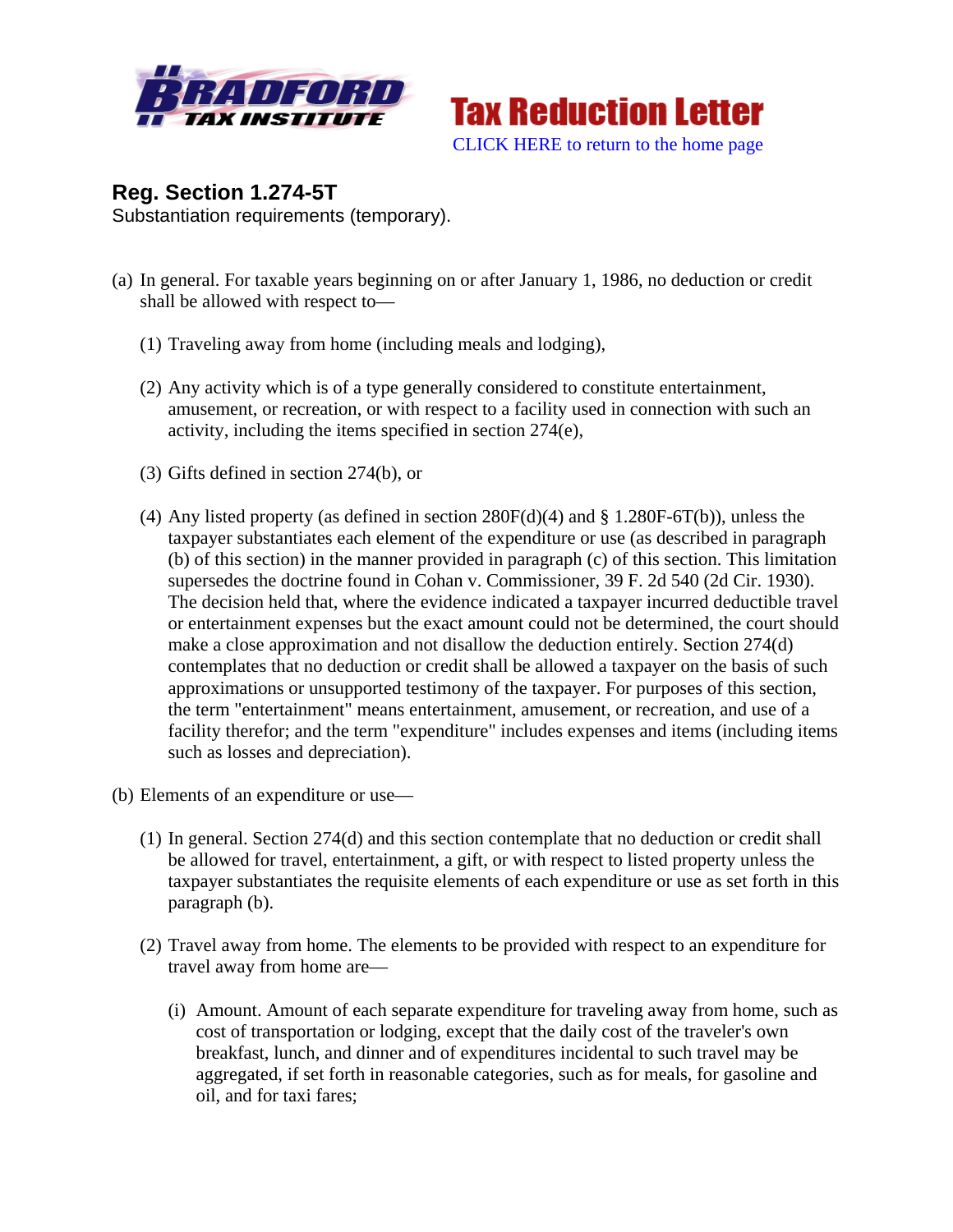- (ii) Time. Dates of departure and return for each trip away from home, and number of days away from home spent on business;
- (iii)Place. Destinations or locality of travel, described by name of city or town or other similar designation; and
- (iv)Business purpose. Business reason for travel or nature of the business benefit derived or expected to be derived as a result of travel.
- (3) Entertainment in general. The elements to be proved with respect to an expenditure for entertainment are—
	- (i) Amount. Amount of each separate expenditure for entertainment, except that such incidental items as taxi fares or telephone calls may be aggregated on a daily basis;
	- (ii) Time. Date of entertainment;
	- (iii)Place. Name, if any, address or location, and destination of type of entertainment, such as dinner or theater, if such information is not apparent from the designation of the place;
	- (iv)Business purpose. Business reason for the entertainment or nature of business benefit derived or expected to be derived as a result of the entertainment and, except in the case of business meals described in section  $274(e)(1)$ , the nature of any business discussion or activity;
	- (v) Business relationship. Occupation or other information relating to the person or persons entertained, including name, title, or other designation, sufficient to establish business relationship to the taxpayer.
- (4) Entertainment directly preceding or following a substantial and bona fide business discussion. If a taxpayer claims a deduction for entertainment directly preceding or following a substantial and bona fide business discussion on the ground that such entertainment was associated with the active conduct of the taxpayer's trade or business, the elements to be proved with respect to such expenditure, in addition to those enumerated in paragraph  $(b)(3)$  (i), (ii), (iii), and (v) of this section are—
	- (i) Time. Date and duration of business discussion;
	- (ii) Place. Place of business discussion;
	- (iii)Business purpose. Nature of business discussion, and business reason for the entertainment or nature of business benefit derived or expected to be derived as the result of the entertainment.
	- (iv)Business relationship. Identification of those persons entertained who participated in the business discussion.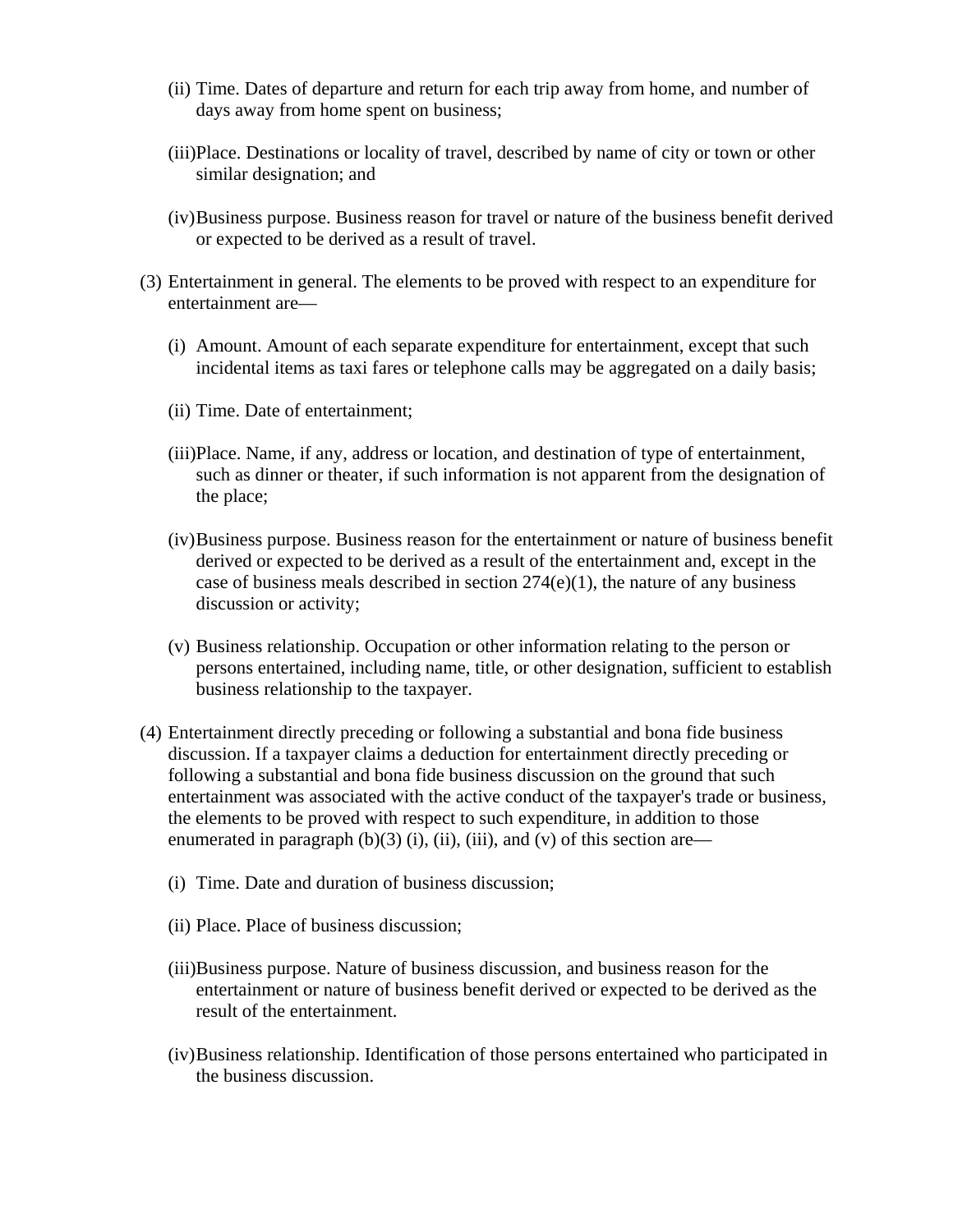- (5) Gifts. The elements to be proved with respect to an expenditure for a gift are—
	- (i) Amount. Cost of the gift to the taxpayer;
	- (ii) Time. Date of the gift;
	- (iii)Description. Description of the gift;
	- (iv)Business purpose. Business reason for the gift or nature of business benefit derived or expected to be derived as a result of the gift; and
	- (v) Business relationship. Occupation or other information relating to the recipient of the gift, including name, title, or other designation, sufficient to establish business relationship to the taxpayer.
- (6) Listed property. The elements to be proved with respect to any listed property are—
	- (i) Amount—
		- (A)Expenditures. The amount of each separate expenditure with respect to an item of listed property, such as the cost of acquisition, the cost of capital improvements, lease payments, the cost of maintenance and repairs, or other expenditures, and
		- (B) Uses. The amount of each business/investment use (as defined in § 1.280F-6T (d)(3) and (e)), based on the appropriate measure (i.e., mileage for automobiles and other means of transportation and time for other listed property, unless the Commissioner approves an alternative method), and the total use of the listed property for the taxable period.
	- (ii) Time. Date of the expenditure or use with respect to listed property, and
	- (iii)Business or investment purpose. The business purpose for an expenditure or use with respect to any listed property (see  $\S 1.274-5T(c)(6)(i)$  (B) and (C) for special rules for the aggregation of expenditures and business use and  $\S 1.280F-6T(d)(2)$  for the distinction between qualified business use and business/investment use).

See also § 1.274-5T(e) relating to the substantiation of business use of employerprovided listed property and § 1.274-6T for special rules for substantiating the business/investment use of certain types of listed property.

- (c) Rules of substantiation—
	- (1) In general. Except as otherwise provided in this section and § 1.274-6T, a taxpayer must substantiate each element of an expenditure or use (described in paragraph (b) of this section) by adequate records or by sufficient evidence corroborating his own statement. Section 274(d) contemplates that a taxpayer will maintain and produce such substantiation as will constitute proof of each expenditure or use referred to in section 274. Written evidence has considerably more probative value than oral evidence alone. In addition, the probative value of written evidence is greater the closer in time it relates to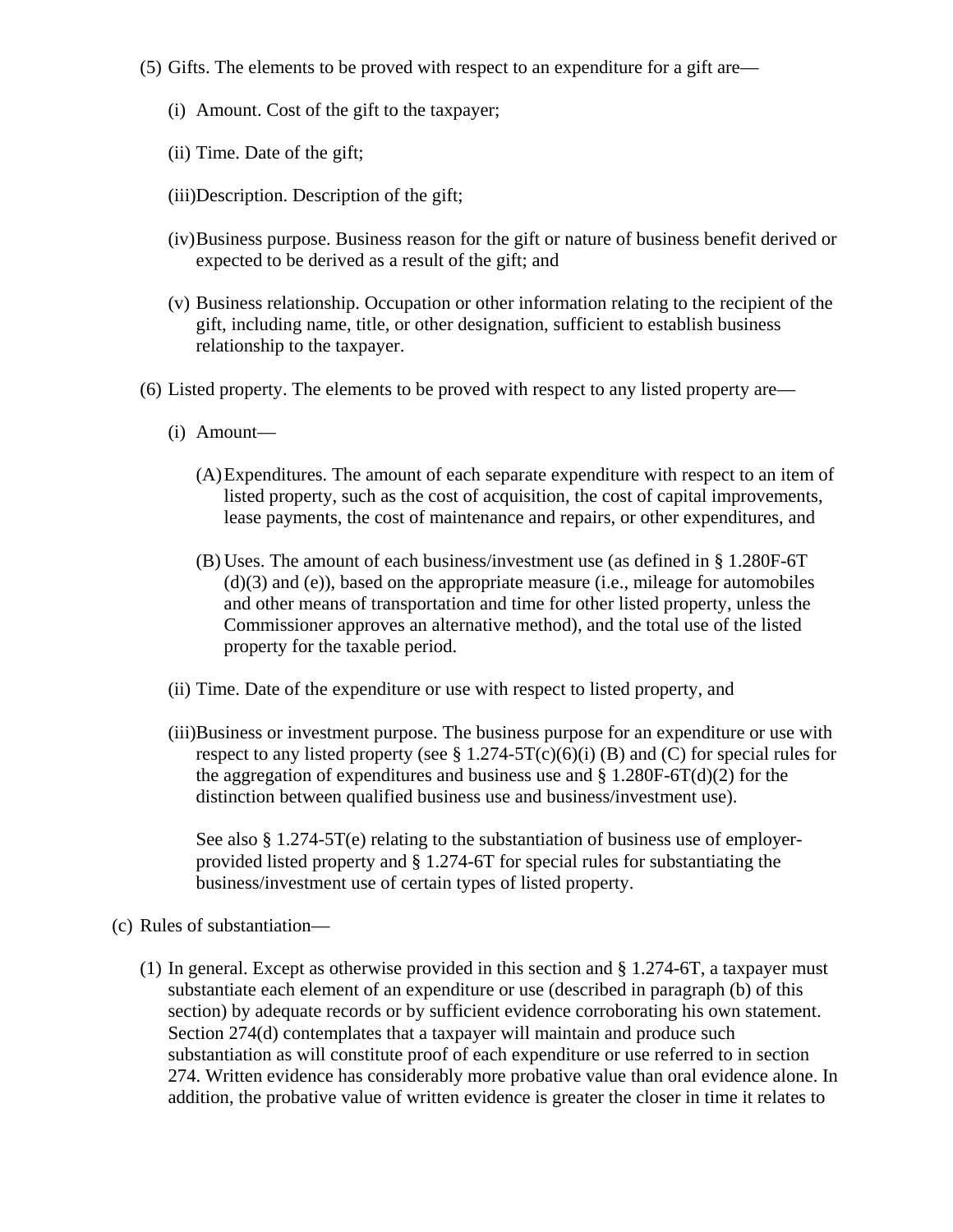the expenditure or use. A contemporaneous log is not required, but a record of the elements of an expenditure or of a business use of listed property made at or near the time of the expenditure or use, supported by sufficient documentary evidence, has a high degree of credibility not present with respect to a statement prepared subsequent thereto when generally there is a lack of accurate recall. Thus, the corroborative evidence required to support a statement not make at or near the time of the expenditure or use must have a high degree of probative value to elevate such statement and evidence to the level of credibility reflected by a record made at or near the time of the expenditure or use supported by sufficient documentary evidence. The substantiation requirements of section 274(d) are designed to encourage taxpayers to maintain the records, together with documentary evidence, as provided in paragraph (c)(2) of this section.

- (2) Substantiation by adequate records—
	- (i) In general. To meet the "adequate records" requirements of section 274(d), a taxpayer shall maintain an account book, diary, log, statement of expense, trip sheets, or similar record (as provided in paragraph  $(c)(2)(ii)$  of this section), and documentary evidence (as provided in paragraph  $(c)(2)(iii)$  of this section) which, in combination, are sufficient to establish each element of an expenditure or use specified in paragraph (b) of this section. It is not necessary to record information in an account book, diary, log, statement of expense, trip sheet, or similar record which duplicates information reflected on a receipt so long as the account book, etc. and receipt complement each other in an orderly manner.
	- (ii) Account book, diary, etc. An account book, diary, log, statement of expense, trip sheet, or similar record must be prepared or maintained in such manner that each recording of an element of an expenditure or use is made at or near the time of the expenditure or use.
		- (A)Made at or near the time of the expenditure or use. For purposes of this section, the phrase "made at or near the time of the expenditure or use" means the element of an expenditure or use are recorded at a time when, in relation to the use or making of an expenditure, the taxpayer has full present knowledge of each element of the expenditure or use, such as the amount, time, place, and business purpose of the expenditure and business relationship. An expense account statement which is a transcription of an account book, diary, log, or similar record prepared or maintained in accordance with the provisions of this paragraph  $(c)(2)(ii)$  shall be considered a record prepared or maintained in the manner prescribed in the preceding sentence if such expense account statement is submitted by an employee to his employer or by an independent contractor to his client or customer in the regular course of good business practice. For example, a log maintained on a weekly basis, which accounts for use during the week, shall be considered a record made at or near the time of such use.
		- (B) Substantiation of business purpose. In order to constitute an adequate record of business purpose within the meaning of section  $274(d)$  and this paragraph (c)(2), a written statement of business purpose generally is required. However, the degree of substantiation necessary to establish business purpose will vary depending upon the facts and circumstances of each case. Where the business purpose is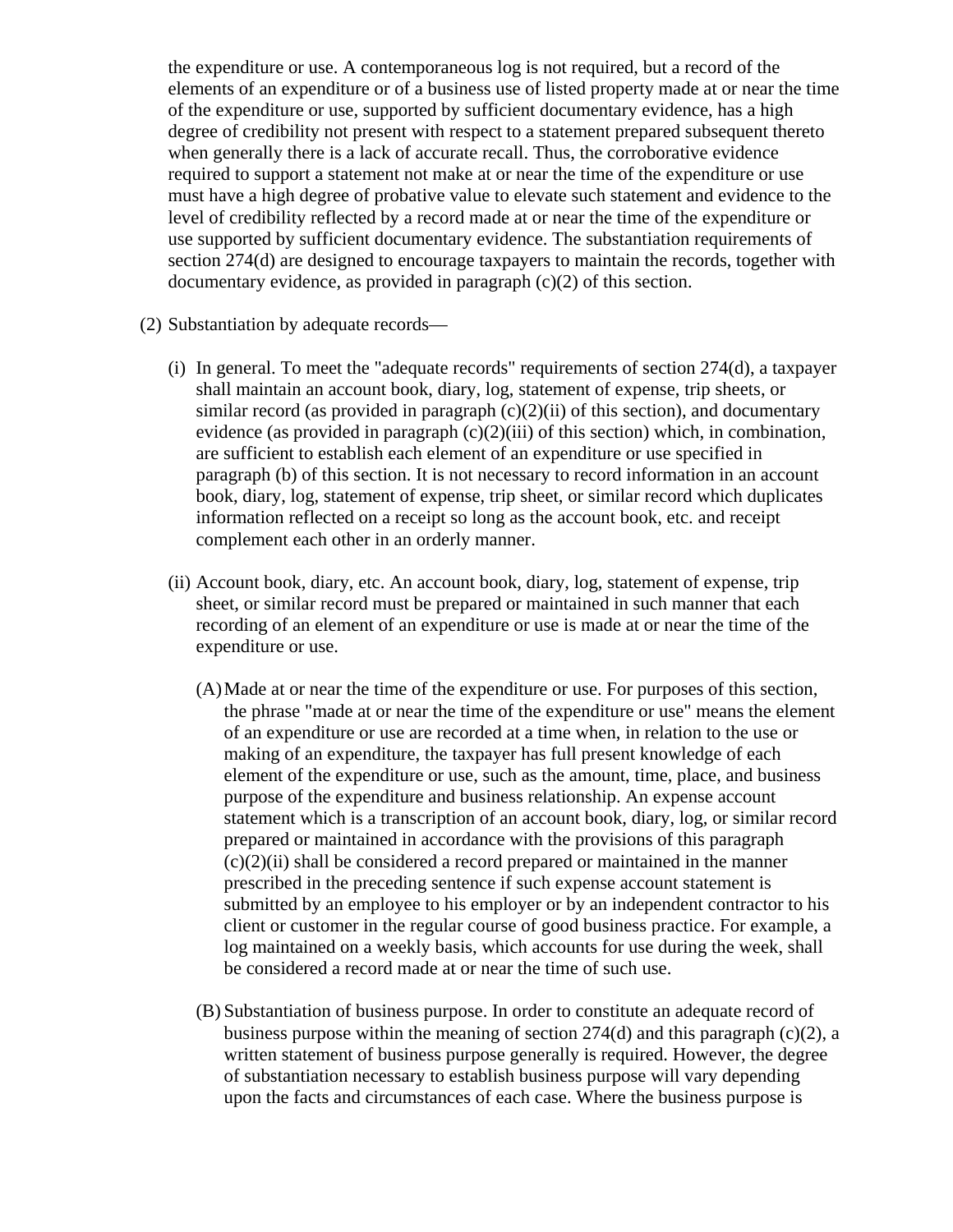evident from the surrounding facts and circumstances, a written explanation of such business purpose will not be required. For example, in the case of a salesman calling on customers on an established sales route, a written explanation of the business purpose of such travel ordinarily will not be required. Similarly, in the case of a business meal described in section  $274(e)(1)$ , if the business purpose of such meal is evident from the business relationship to the taxpayer of the persons entertained and other surrounding circumstances, a written explanation of such business purpose will not be required.

(C) Substantiation of business use of listed property—

- (1) Degree of substantiation. In order to constitute an adequate record (within the meaning of section  $274(d)$  and this paragraph  $(c)(2)(ii)$ , which substantiates business/investment use of listed property (as defined in § 1.280F-6T(d)(3)), the record must contain sufficient information as to each element of every business/investment use. However, the level of detail required in an adequate record to substantiate business/investment use may vary depending upon the facts and circumstances. For example, a taxpayer who uses a truck for both business and personal purposes and whose only business use of a truck is to make deliveries to customers on an established route may satisfy the adequate record requirement by recording the total number miles driven during the taxable year, the length of the delivery route once, and the date of each trip at or near the time of the trips. Alternatively, the taxpayer may establish the date of each trip with a receipt, record of delivery, or other documentary evidence.
- (2) Written record. Generally, an adequate record must be written. However, a record of the business use of listed property, such as a computer or automobile, prepared in a computer memory device with the aid of a logging program will constitute an adequate record.
- (D)Confidential information. If any information relating to the elements of an expenditure or use, such as place, business purpose, or business relationship, is of a confidential nature, such information need not be set forth in the account book, diary, log, statement of expense, trip sheet, or similar record, provided such information is recorded at or near the time of the expenditure or use and is elsewhere available to the district director to substantiate such element of the expenditure or use.
- (iii)For further guidance, see  $\S 1.274-5(c)(2)(iii)$ .
- (iv)Retention of written evidence. The Commissioner may, in his discretion, prescribe rules under which an employer may dispose of the adequate records and documentary evidence submitted to him by employees who are required to, and do, make an adequate accounting to the employer (within the meaning of paragraph (f)(4) of this section) if the employer maintains adequate accounting procedures with respect to such employees (within the meaning of paragraph  $(f)(5)$  of this section.
- (v) Substantial compliance. If a taxpayer has not fully substantiated a particular element of an expenditure or use, but the taxpayer establishes to the satisfaction of the district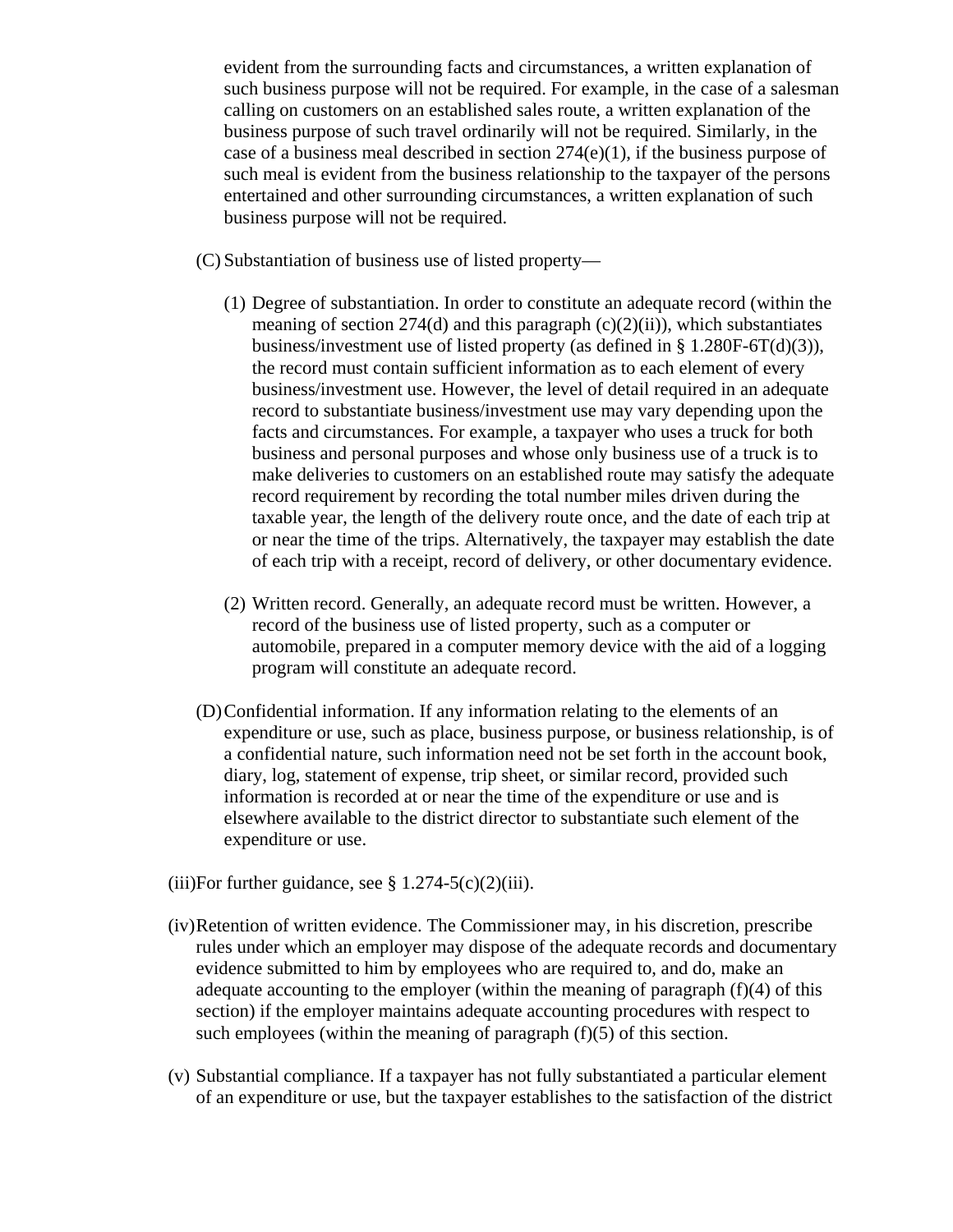director that he has substantially complied with the "adequate records" requirements of this paragraph  $(c)(2)$  with respect to the expenditure or use, the taxpayer may be permitted to establish such element by evidence which the district director shall deem adequate.

## (3) Substantiation by other sufficient evidence—

- (i) In general. If a taxpayer fails to establish to the satisfaction of the district director that he has substantially complied with the "adequate records" requirements of paragraph (c)(2) of this section with respect to an element of an expenditure or use, then, except as otherwise provided in this paragraph, the taxpayer must establish such element—
	- (A)By his own statement, whether written or oral, containing specific information in detail as to such element; and
	- (B) By other corrobative evidence sufficient to establish such element.

If such element is the description of a gift, or the cost or amount, time, place, or date of an expenditure or use, the corrobative evidence shall be direct evidence, such as a statement in writing or the oral testimony of persons entertained or other witnesses setting forth detailed information about such element, or the documentary evidence described in paragraph  $(c)(2)$  of this section. If such element is either the business relationship to the taxpayer of persons entertained, or the business purpose of an expenditure, the corrobative evidence may be circumstantial evidence.

- (ii) Sampling—
	- (A) In general. Except as provided in paragraph  $(c)(3)(ii)(B)$  of this section, a taxpayer may maintain an adequate record for portions of a taxable year and use that record to substantiate the business/investment use of listed property for all or a portion of the taxable year if the taxpayer can demonstrate by other evidence that the periods for which an adequate record is maintained are representative of the use for the taxable year or a portion thereof.
	- $(B)$  Exception for pooled vehicles. The sampling method of paragraph  $(c)(3)(ii)(A)$  of this section may not be used to substantiate the business/investment use of an automobile or other vehicle of an employer that is made available for use by more than one employee for all or a portion of a taxable year.
	- $(C)$  Examples. The following examples illustrate this paragraph  $(c)(3)(ii)$ .

Example 1. A, a sole proprietor and calendar year taxpayer, operates an interior decorating business out of her home. A uses an automobile for local business travel to visit the homes or offices of clients, to meet with suppliers and other subcontractors, and to pick up and deliver certain items to clients when feasible. There is no other business use of the automobile but A and other members of her family also use the automobile for personal purposes. A maintains adequate records for the first three months of 1986 that indicate that 75 percent of the use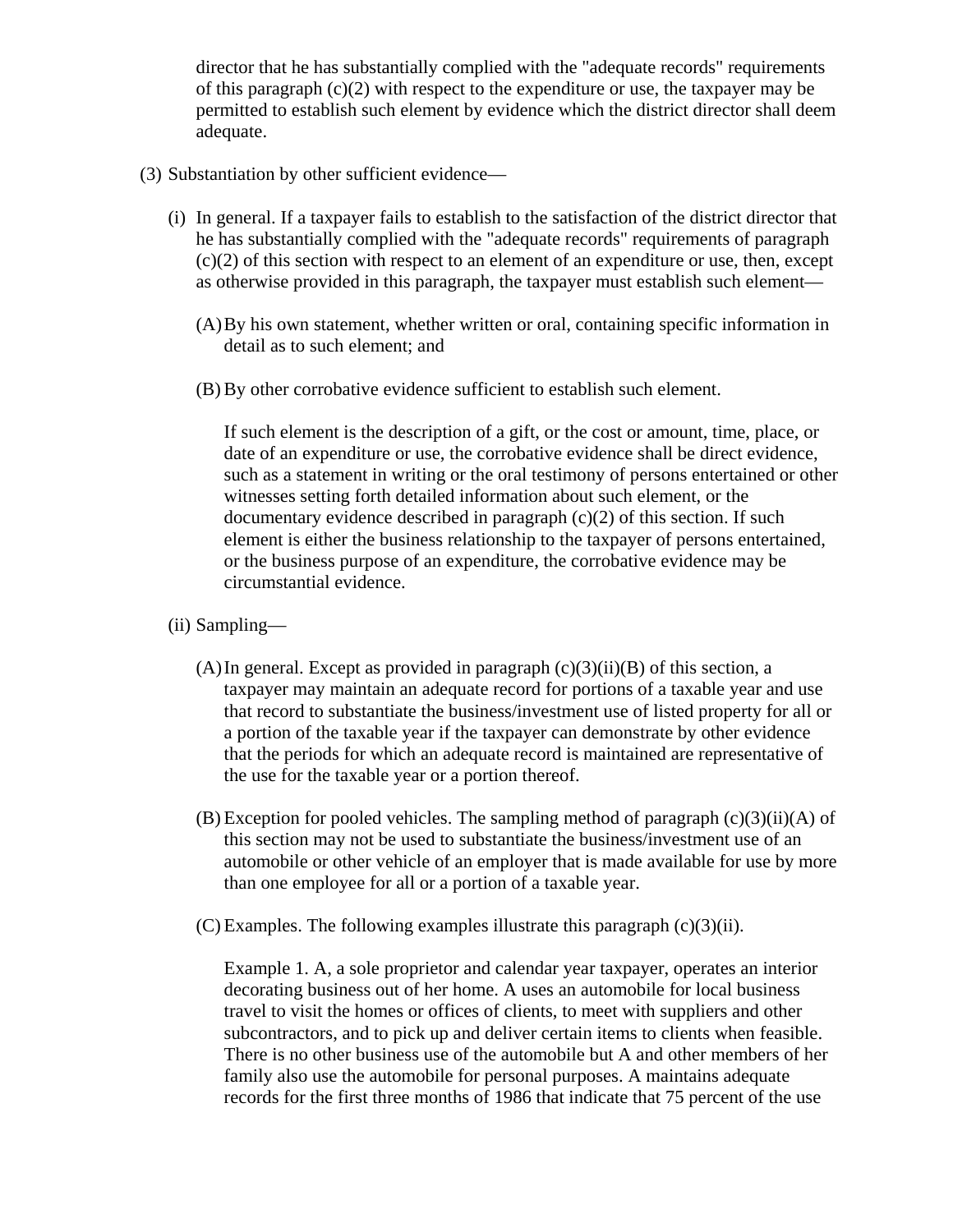of the automobile was in A's business. Invoices from subcontractors and paid bills indicate that A's business continued at approximately the same rate for the remainder of 1986. If other circumstances do not change (e.g., A does not obtain a second car for exclusive use in her business), the determination that the business/investment use of the automobile for the taxable year is 75 percent is based on sufficient corroborative evidence.

Example 2. The facts are the same as in example (1), except that A maintains adequate records during the first week of every month, which indicate that 75 percent of the use of the automobile is in A's business. The invoices from A's business indicate that A's business continued at the same rate during the subsequent weeks of each month so that A's weekly records are representative of each month's business use of the automobile. Thus, the determination that the business/investment use of the automobile for the taxable year is 75 percent is based on sufficient corroborative evidence.

Example 3. B, a sole proprietor and calendar year taxpayer, is a salesman in a large metropolitan area for a company that manufactures household products. For the first three weeks of each month, B uses his own automobile occasionally to travel within the metropolitan area on business. During these three weeks, B's use of the automobile for business purposes does not follow a consistent pattern from day to day or week to week. During the fourth week of each month, B delivers to his customers all the orders taken during the previous month. B's use of his automobile for business purposes, as substantiated by adequate records, is 70 percent of the total use during that fourth week. In this example, a determination based on the records maintained during that fourth week that the business/investment use of the automobile for the taxable year is 70 percent is not based on sufficient corroborative evidence because use during this week is not representative of use during other periods.

- (iii)Special rules. See § 1.274-6T for special rules for substantiation by sufficient corroborating evidence with respect to certain listed property.
- (4) Substantiation in exceptional circumstances. If a taxpayer establishes that, by reason of the inherent nature of the situation—
	- (i) He was unable to obtain evidence with respect to an element of the expenditure or use which conforms fully to the "adequate records" requirements of paragraph  $(c)(2)$  of this section,
	- (ii) He is unable to obtain evidence with respect to such element which conforms fully to the "other sufficient evidence" requirements of paragraph  $(c)(3)$  of this section, and
	- (iii)He has presented other evidence, with respect to such element, which possesses the highest degree of probative value possible under the circumstances, such other evidence shall be considered to satisfy the substantiation requirements of section 274(d) and this paragraph.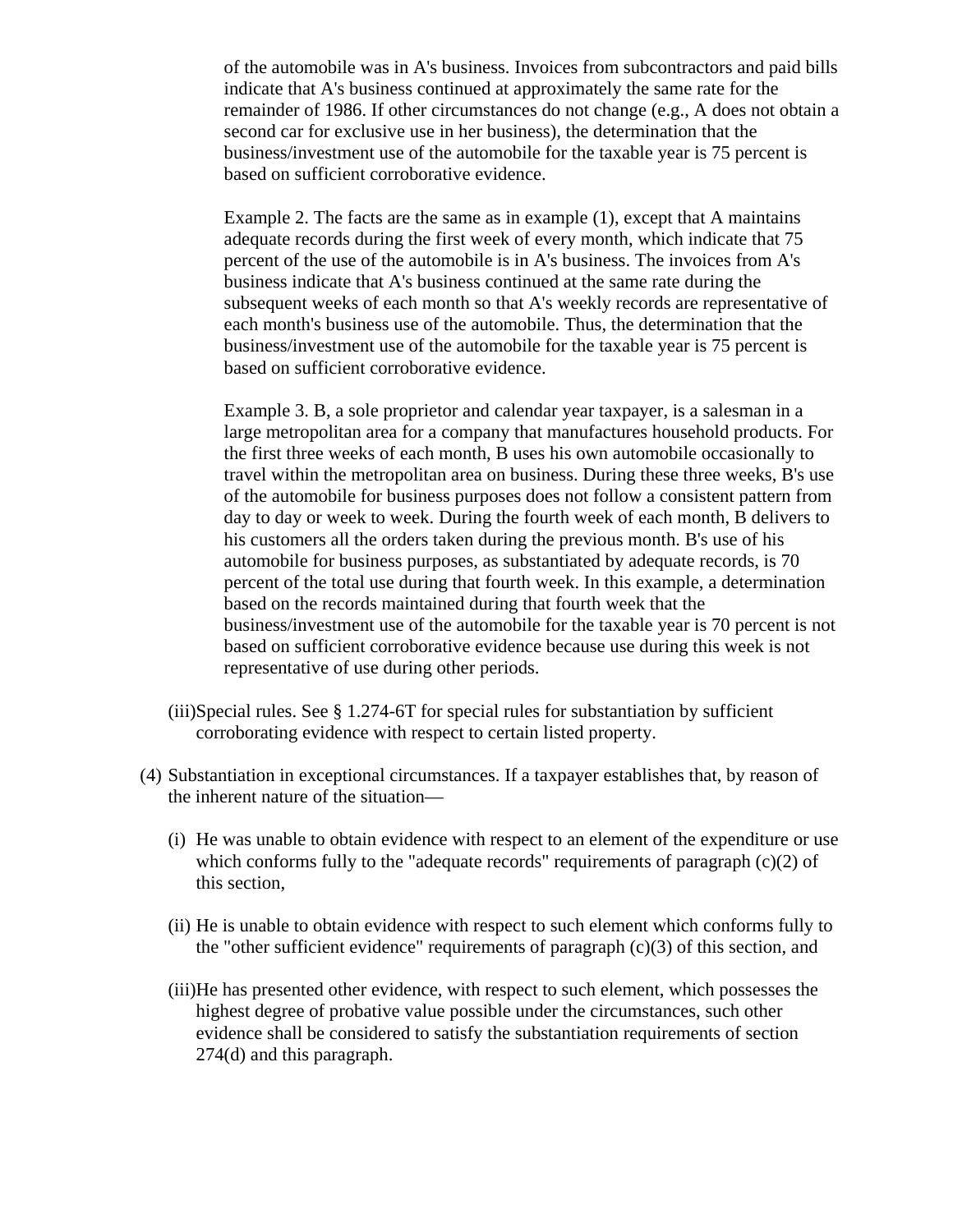- (5) Loss of records due to circumstances beyond control of the taxpayer. Where the taxpayer establishes that the failure to produce adequate records is due to the loss of such records through circumstances beyond the taxpayer's control, such as destruction by fire, flood, earthquake, or other casualty, the taxpayer shall have a right to substantiate a deduction by reasonable reconstruction of his expenditures or use.
- (6) Special rules—
	- (i) Separate expenditure or use—
		- (A)In general. For the purposes of this section, each separate payment or use by the taxpayer shall ordinarily be considered to constitute a separate expenditure. However, concurrent or repetitious expenses or uses may be substantiated as a single item. To illustrate the above rules, where a taxpayer entertains a business guest at dinner and thereafter at the theater, the payment for dinner shall be considered to constitute one expenditure and the payment for the tickets for the theater shall be considered to constitute a separate expenditure. Similarly, if during a day of business travel a taxpayer makes separate payments for breakfast, lunch, and dinner, he shall be considered to have made three separate expenditures. However, if during entertainment at a cocktail lounge the taxpayer pays separately for each serving of refreshments, the total amount expended for the refreshments will be treated as a single expenditure. A tip may be treated as a separate expenditure.
		- (B) Aggregation of expenditures. Except as otherwise provided in this section, the account book, diary, log, statement of expense, trip sheet, or similar record required by paragraph  $(c)(2)(ii)$  of this section shall be maintained with respect to each separate expenditure and not with respect to aggregate amounts for two or more expenditures. Thus, each expenditure for such items as lodging and air or rail travel shall be recorded as a separate item and not aggregated. However, at the option of the taxpayer, amounts expended for breakfast, lunch, or dinner, may be aggregated. A tip or gratuity which is related to an underlying expense may be aggregated with such expense. In addition, amounts expended in connection with the use of listed property during a taxable year, such as for gasoline or repairs for an automobile, may be aggregated. If these expenses are aggregated, the taxpayer must establish the date and amount, but need not prove the business purpose of each expenditure. Instead, the taxpayer may prorate the expenses based on the total business use of the listed property. For other provisions permitting recording of aggregate amounts in an account book, diary, log, statement of expense, trip sheet, or similar record, see paragraphs  $(b)(2)(i)$  and  $(b)(3)$  of this section (relating to incidental costs of travel and entertainment).
		- (C) Aggregation of business use. Uses which may be considered part of a single use, for example, a round trip or uninterrupted business use, may be accounted for by a single record. For example, use of a truck to make deliveries at several different locations which begins and ends at the business premises and which may include a stop at the business premises in between two deliveries may be accounted for by a single record of miles driven. In addition, use of a passenger automobile by a salesman for a business trip away from home over a period of time may be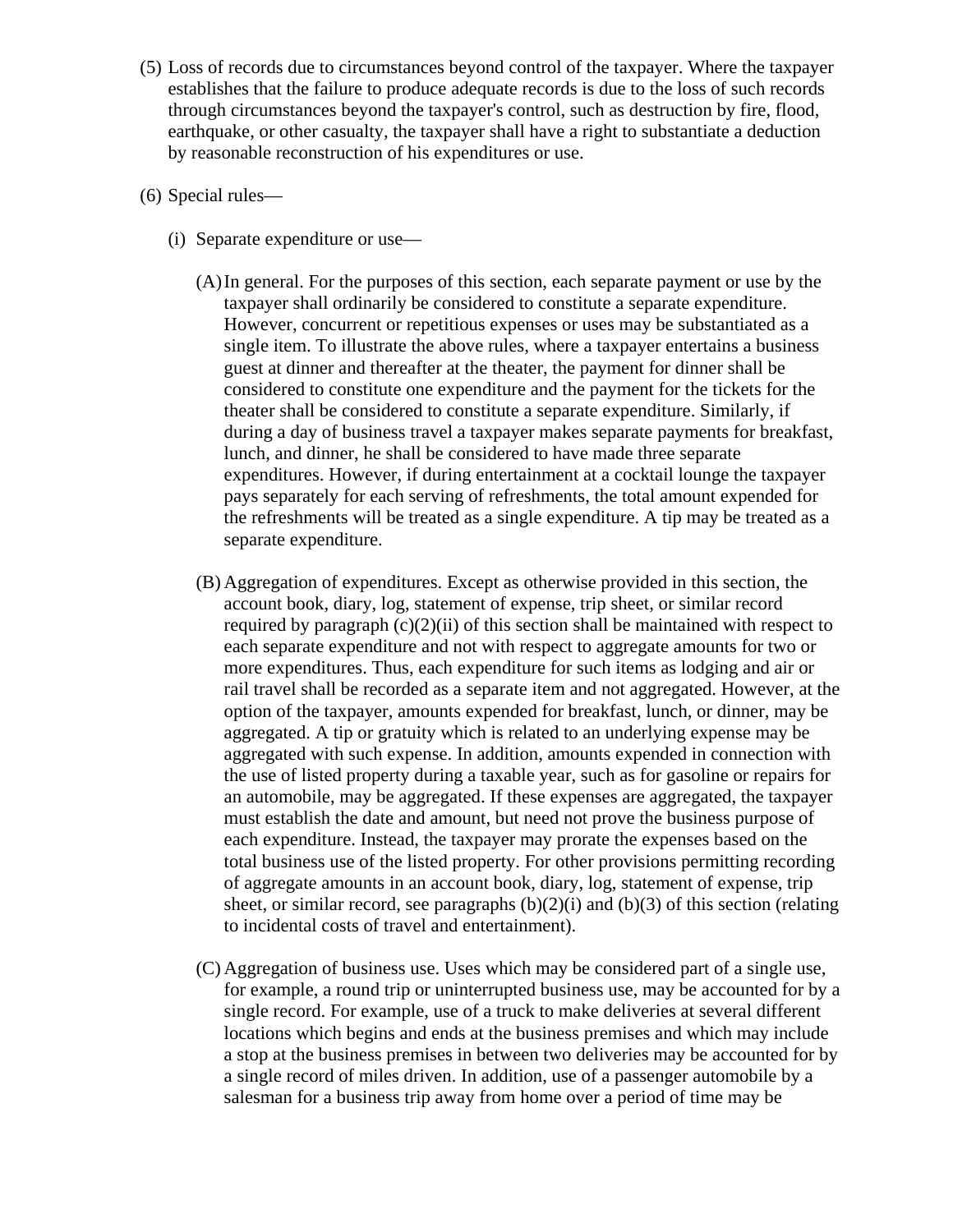accounted for by a single record of miles traveled. De minimis personal use (such as a stop for lunch on the way between two business stops) is not an interruption of business use.

- (ii) Allocation of expenditure. For purposes of this section, if a taxpayer has established the amount of an expenditure, but is unable to establish the portion of such amount which is attributable to each person participating in the event giving rise to the expenditure, such amount shall ordinarily be allocated to each participant on a pro rata basis, if such determination is material. Accordingly, the total number of persons for whom a travel or entertainment expenditure is incurred must be established in order to compute the portion of the expenditure allocable to such person.
- (iii)Primary use of a facility. Section  $274(a) (1)(B)$  and  $(2)(C)$  deny a deduction for any expenditure paid or incurred before January 1, 1979, with respect to a facility, or paid or incurred before January 1, 1994, with respect to a club, used in connection with an entertainment activity unless the taxpayer establishes that the facility (including a club) was used primarily for the furtherance of the taxpayer's trade or business. A determination whether a facility before January 1, 1979, or a club before January 1, 1994, was used primarily for the furtherance of the taxpayer's trade or business will depend upon the facts and circumstances of each case. In order to establish that a facility was used primarily for the furtherance of his trade or business, the taxpayer shall maintain records of the use of the facility, the cost of using the facility, mileage or its equivalent (if appropriate), and such other information as shall tend to establish such primary use. Such records of use shall contain—
	- (A)For each use of the facility claimed to be in furtherance of the taxpayer's trade or business, the elements of an expenditure specified in paragraph (b)(3) of this section, and
	- (B) For each use of the facility not in furtherance of the taxpayer's trade or business, an appropriate description of such use, including cost, date, number of persons entertained, nature of entertainment and, if applicable, information such as mileage or its equivalent. A notation such as "personal use" or "family use" would, in the case of such use, be sufficient to describe the nature of entertainment.

If a taxpayer fails to maintain adequate records concerning a facility which is likely to serve the personal purposes of the taxpayer, it shall be presumed that the use of such facility was primarily personal.

- (iv)Additional information. In a case where it is necessary to obtain additional information, either—
	- (A)To clarify information contained in records, statements, testimony, or documentary evidence submitted by a taxpayer under the provisions of paragraph  $(c)(2)$  or  $(c)(3)$  of this section, or
	- (B) To establish the reliability or accuracy of such records, statements, testimony, or documentary evidence, the district director may, notwithstanding any other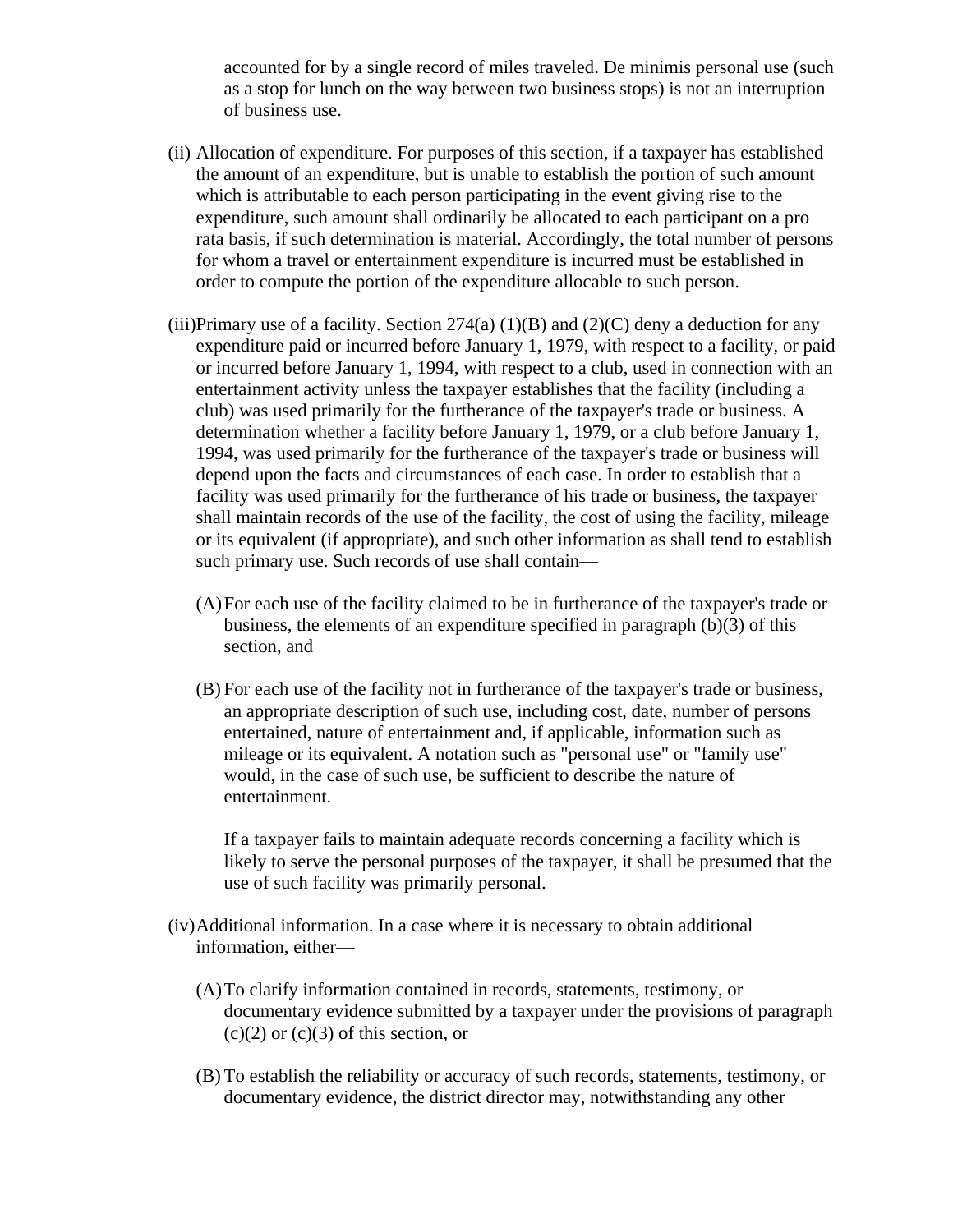provision of this section, obtain such additional information by personal interview or otherwise as he determines necessary to implement properly the provisions of section 274 and the regulations thereunder.

- (7) Specific exceptions. Except as otherwise prescribed by the Commissioner, substantiation otherwise required by this paragraph is not required for --
	- (i) Expenses described in section 274(e)(2) relating to food and beverages for employees, section 274(e)(3) relating to expenses treated as compensation, section  $274(e)(8)$  relating to items available to the public, and section  $274(e)(9)$  relating to entertainment sold to customers, and
	- (ii) Expenses described in section  $274(e)(5)$  relating to recreational, etc., expenses for employees, except that a taxpayer shall keep such records or other evidence as shall establish that such expenses were for activities (or facilities used in connection therewith) primarily for the benefit of employees other than employees who are officers, shareholders or other owners (as defined in section 274(e)(5)), or highly compensated employees.

## (d) Disclosure on returns—

- (1) In general. The Commissioner may, in his discretion, prescribe rules under which any taxpayer claiming a deduction or credit for entertainment, gifts, travel, or with respect to listed property, or any other person receiving advances, reimbursements, or allowances for such items, shall make disclosure on his tax return with respect to such items. The provisions of this paragraph shall apply notwithstanding the provisions of paragraph (f) of this section.
- (2) Business use of passenger automobiles and other vehicles.
	- (i) On returns for taxable years beginning after December 31, 1984, taxpayers that claim a deduction or credit with respect to any vehicle are required to answer certain questions providing information about the use of the vehicle. The information required on the tax return relates to mileage (total, business, commuting, and other personal mileage), percentage of business use, date placed in service, use of other vehicles, after-work use, whether the taxpayer has evidence to support the business use claimed on the return, and whether or not the evidence is written.
	- (ii) Any employer that provides the use of a vehicle to an employee must obtain information from the employee sufficient to complete the employer's tax return. Any employer that provides more than five vehicles to its employees need not include any information on its return. The employer, instead, must obtain the information from its employees, indicate on its return that it has obtained the information, and retain the information received. Any employer—
		- (A) That can satisfy the requirements of  $\S 1.274-6T(a)(2)$ , relating to vehicles not used for personal purposes,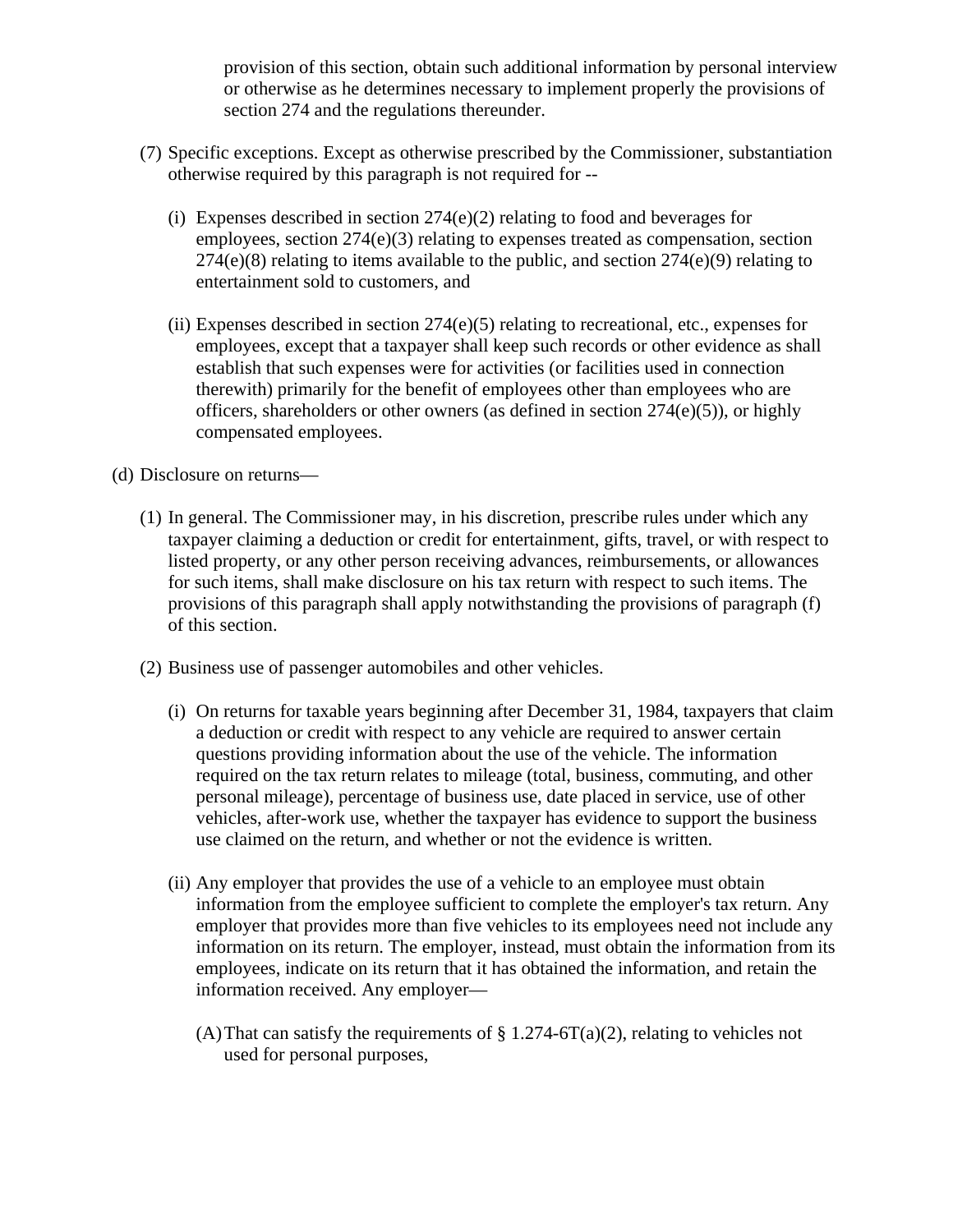- (B) That can satisfy the requirements of  $\S 1.274-6T(a)(3)$ , relating to vehicles not used for personal purposes other than commuting, or
- (C) That treats all use of vehicles by employees as personal use need not obtain information with respect to those vechicles, but instead must indicate on its return that it has vehicles exempt from the requirements of this paragraph  $(d)(2)$ .
- (3) Business use of other listed property. On returns for taxable years beginning after December 31, 1984, taxpayers that claim a deduction or credit with respect to any listed property other than a vehicle (for example, a yacht, airplane, or certain computers) are required to provide the following information:
	- (i) The date that the property was placed in service,
	- (ii) The percentage of business use,
	- (iii)Whether evidence is available to support the percentage of business use claimed on the return, and
	- (iv)Whether the evidence is written.
- (e) Substantiation of the business use of listed property made available by an employer for use by an employee—
	- (1) Employee—
		- (i) In general. An employee may not exclude from gross income as a working condition fringe any amount of the value of the availability of listed property provided by an employer to the employee, unless the employee substantiates for the period of availability the amount of the exclusion in accordance with the requirements of section 274(d) and either this section or § 1.274-6T.
		- (ii) Vehicles treated as used entirely for personal purposes. If an employer includes the value of the availability of a vehicle (as defined in  $\S$  1.61-21(e)(2)) in an employee's gross income without taking into account any exclusion for a working condition fringe allowable under section 132 and the regulations thereunder with respect to the vehicle, the employee must substantiate any deduction claimed under §§ 1.162-25 and 1.162-25T for the business/investment use of the vehicle in accordance with the requirements of section 274(d) and either this section or § 1.274-6T.
	- (2) Employer—
		- (i) In general. An employer substantiates its business/investment use of listed property by showing either—
			- (A)That, based on evidence that satisfies the requirements of section 274(d) or statements submitted by employees that summarize such evidence, all or a portion of the use of the listed property is by employees in the employer's trade or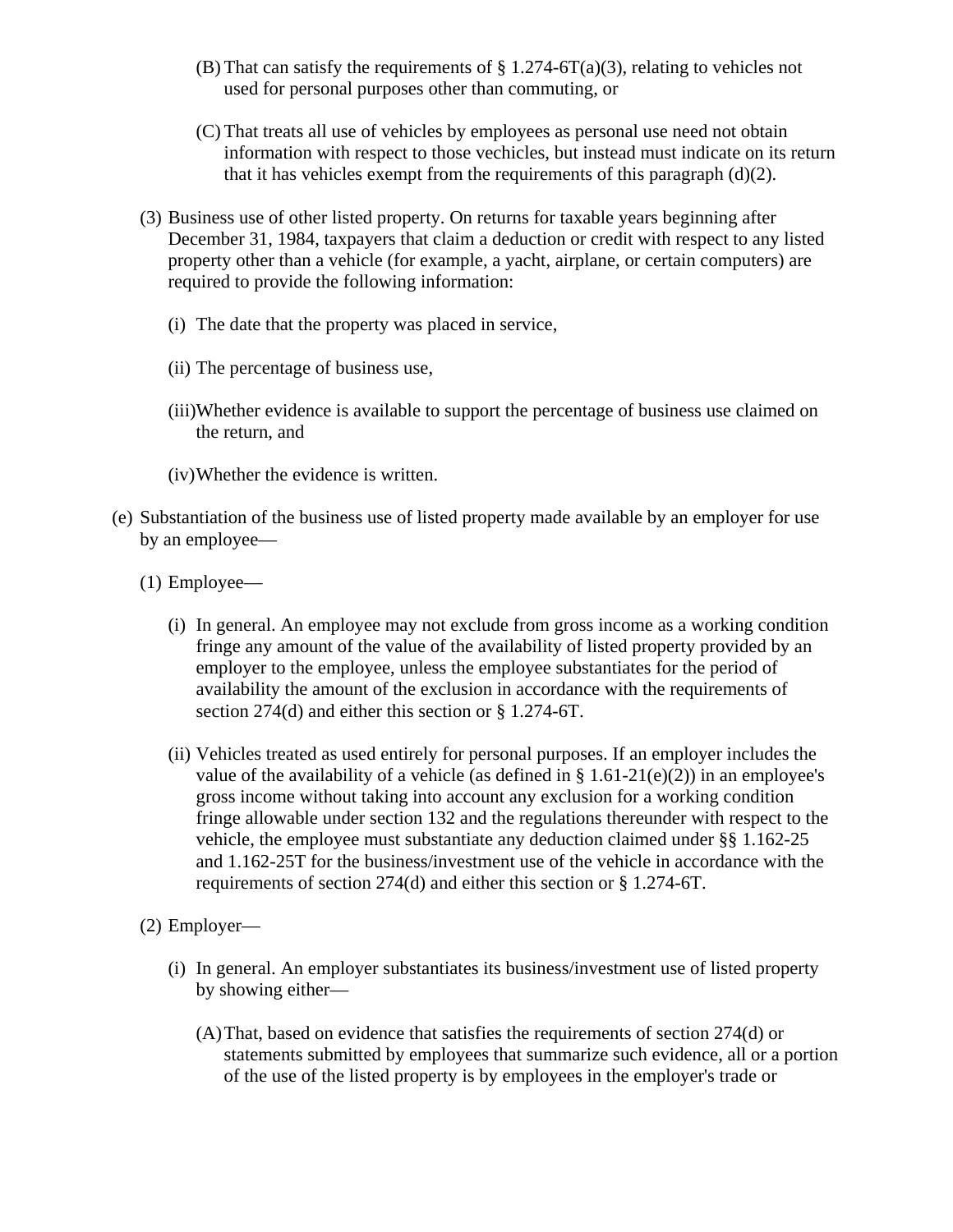business and, if any employee used the property for personal purposes, the employer included an appropriate amount in the employee's income, or

- (B) In the case of a vehicle, the employer treats all use by employees as personal use and includes an appropriate amount in the employees' income.
- (ii) Reliance on employee records. For purposes of substantiating the business/investment use of listed property that an employer provides to an employee and for purposes of the information required by paragraph  $(d)(2)$  and  $(3)$  of this section, the employer may rely on adequate records maintained by the employee or on the employee's own statement if corroborated by other sufficient evidence unless the employer knows or has reason to know that the statement, records, or other evidence are not accurate. The employer must retain a copy of the adequate records maintained by the employee or the other sufficient evidence, if available. Alternatively, the employer may rely on a statement submitted by the employee that provides sufficient information to allow the employer to determine the business/investment use of the property unless the employer knows or has reason to know that the statement is not based on adequate records or on the employee's own statement corroborated by other sufficient evidence. If the employer relies on the employee's statement, the employer must retain only a copy of the statement. The employee must retain a copy of the adequate records or other evidence.
- (f) Reporting and substantiation of expenses of certain employees for travel, entertainment, gifts, and with respect to listed property—
	- (1) In general. The purpose of this paragraph is to provide rules for reporting and substantiation of certain expenses paid or incurred by employees in connection with the performance of services as employees. For purposes of this paragraph, the term "business expenses" means ordinary and necessary expenses for travel, entertainment, gifts, or with respect to listed property which are deductible under section 162, and the regulations thereunder, to the extent not disallowed by section  $262$ ,  $274(c)$ , and  $280F$ . Thus, the term "business expenses" does not include personal, living, or family expenses disallowed by section 262, travel expenses disallowed by section 274(c), or cost recovery deductions and credits with respect to listed property disallowed by section 280F(d)(3) because the use of such property is not for the convenience of the employer and required as a condition of employment. Except as provided in paragraph (f)(2), advances, reimbursements, or allowances for such expenditures must be reported as income by the employee.
	- (2) Reporting of expenses for which the employee is required to make an adequate accounting to his employer—
		- (i) Reimbursements equal to expenses. For purposes of computing tax liability, an employee need not report on his tax return business expenses for travel, transportation, entertainment, gifts, or with respect to listed property, paid or incurred by him solely for the benefit of his employer for which he is required to, and does, make an adequate accounting to his employer (as defined in paragraph (f)(4) of this section) and which are charged directly or indirectly to the employer (for example, through credit cards) or for which the employee is paid through advances,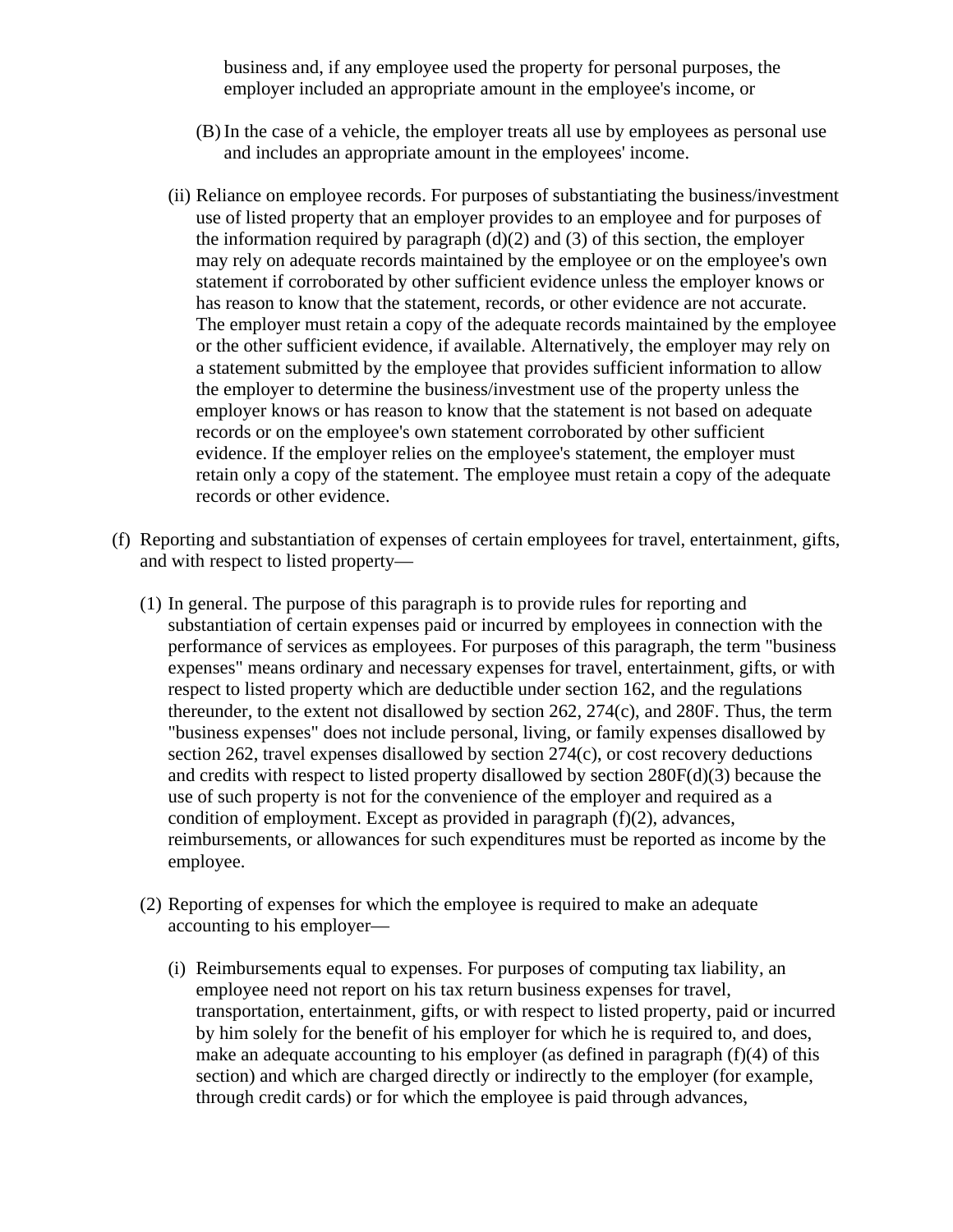reimbursements, or otherwise, provided that the total amount of such advances, reimbursements, and charges is equal to such expenses.

- (ii) Reimbursements in excess of expenses. In case the total of the amounts charged directly or indirectly to the employer or received from the employer as advances, reimbursements, or otherwise, exceeds the business expenses paid or incurred by the employee and the employee is required to, and does, make an adequate accounting to his employer for such expenses, the employee must include such excess (including amounts received for expenditures not deductible by him) in income.
- (iii)Expenses in excess of reimbursements. If an employee incurs deductible business expenses on behalf of his employer which exceed the total of the amounts charged directly or indirectly to the employer and received from the employer as advances, reimbursements, or otherwise, and the employee makes an adequate accounting to his employer, the employee must be able to substantiate any deduction for such excess with such records and supporting evidence as will substantiate each element of an expenditure (described in paragraph (b) of this section) in accordance with paragraph (c) of this section.
- (3) Reporting of expenses for which the employee is not required to make an adequate accounting to his employer. If the employee is not required to make an adequate accounting to his employer for his business expenses or, though required, fails to make an adequate accounting for such expenses, he must submit, as a part of his tax return, the appropriate form issued by the Internal Revenue Service for claiming deductions for employee business expenses (e.g., Form 2106, Employee Business Expenses, for 1985) and provide the information requested on that form, including the information required by paragraph (d)(2) and (3) of this section if the employee's business expenses are with respect to the use of listed property. In addition, the employee must maintain such records and supporting evidence as will substantiate each element of an expenditure or use (described in paragraph (b) of this section) in accordance with paragraph (c) of this section.
- (4) For further guidance, see  $\S 1.274-5(f)(4)$ .
- (5) Substantiation of expenditures by certain employees. An employee who makes an adequate accounting to his employer within the meaning of this paragraph will not again be required to substantiate such expense account information except in the following cases:
	- (i) An employee whose business expenses exceed the total of amounts charged to his employer and amounts received through advances, reimbursements or otherwise and who claims a deduction on his return for such excess,
	- (ii) An employee who is related to his employer within the meaning of section 267(b), but for this purpose the percentage referred to in section 267(b)(2) shall be 10 percent, and
	- (iii)Employees in cases where it is determined that the accounting procedures used by the employer for the reporting and substantiation of expenses by such employees are not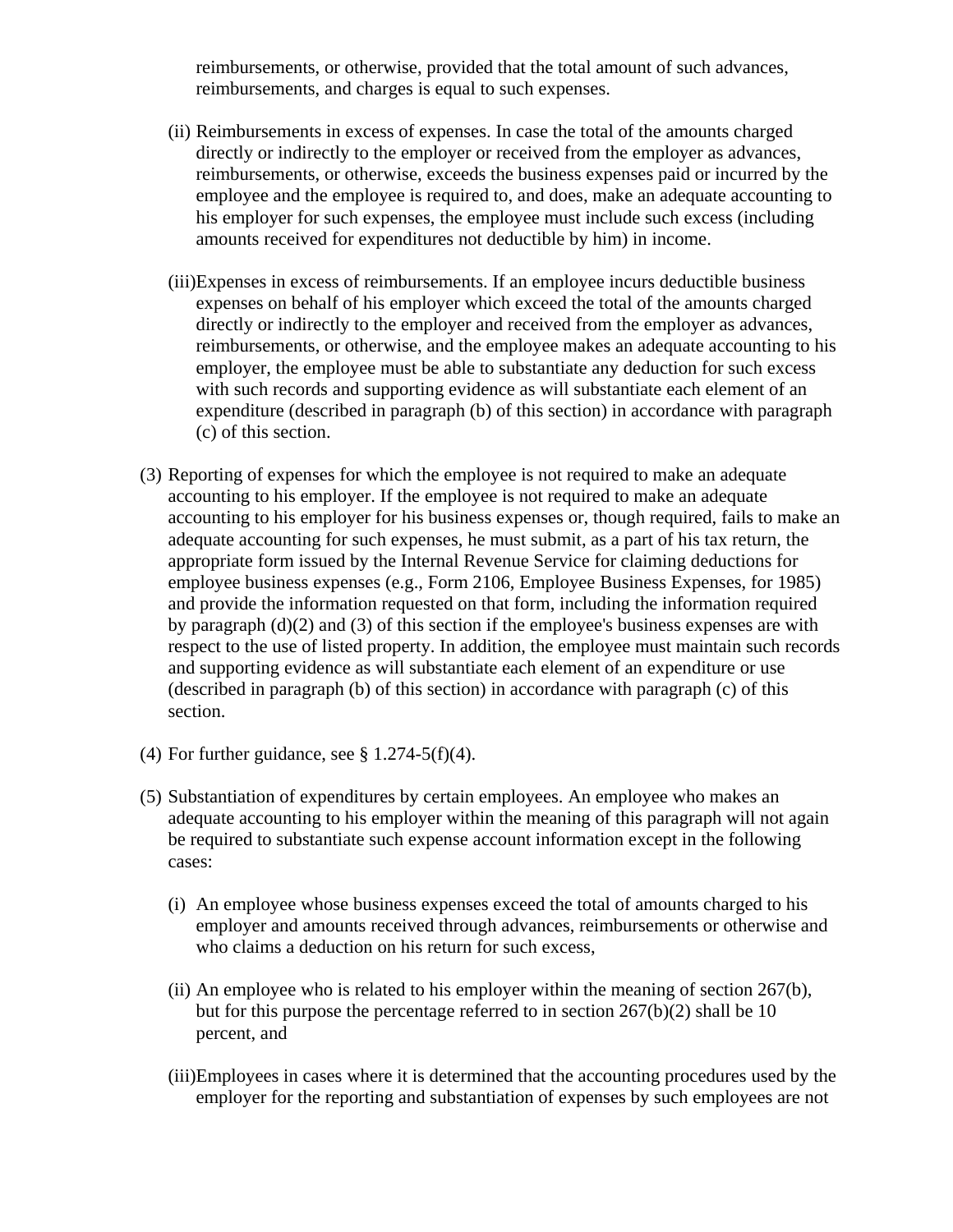adequate, or where it cannot be determined that such procedures are adequate. The district director will determine whether the employer's accounting procedures are adequate by considering the facts and circumstances of each case, including the use of proper internal controls. For example, an employer should require that an expense account be verified and approved by a reasonable person other than the person incurring such expenses. Accounting procedures will be considered inadequate to the extent that the employer does not require an adequate accounting from his employees as defined in paragraph (f)(4) of this section, or does not maintain such substantiation. To the extent an employer fails to maintain adequate accounting procedures he will thereby obligate his employees to substantiate separately their expense account information.

- (g) For further guidance, see  $\S 1.274-5(g)$ .
- (h) Reporting and substantiation of certain reimbursements of persons other than employees—
	- (1) In general. The purpose of this paragraph is to provide rules for the reporting and substantiation of certain expenses for travel, entertainment, gifts, or with respect to listed property paid or incurred by one person (hereinafter termed "independent contractor") in connection with services performed for another person other than an employer (hereinafter termed "client or customer") under a reimbursement or other expense allowance arrangement with such client or customer. For purposes of this paragraph, the term "business expenses" means ordinary and necessary expenses for travel, entertainment, gifts, or with respect to listed property which are deductible under section 162, and the regulations thereunder, to the extent not disallowed by sections 262 and 274(c). Thus, the term "business expenses" does not include personal, living, or family expenses disallowed by section 262 or travel expenses disallowed by section 274(c), and reimbursements for such expenditures must be reported as income by the independent contractor. For purposes of this paragraph, the term "reimbursements" means advances, allowances, or reimbursements received by an independent contractor for travel, entertainment, gifts, or with respect to listed property in connection with the performance by him of services for his client or customer, under a reimbursement or other expense allowance arrangement with his client or customer, and includes amounts charged directly or indirectly to the client or customer through credit card systems or otherwise. See paragraph (j) of this section relating to the substantiation of meal expenses while traveling away from home.
	- (2) Substantiation by independent contractors. An independent contractor shall substantiate, with respect to his reimbursements, each element of an expenditure (described in paragraph (b) of this section) in accordance with the requirements of paragraph (c) of this section; and, to the extent he does not so substantiate, he shall include such reimbursements in income. An independent contractor shall so substantiate a reimbursement for entertainment regardless of whether he accounts (within the meaning of paragraph (h)(3) of this section) for such entertainment.
	- (3) Accounting to a client or customer under section  $274(e)(4)(B)$ . Section  $274(e)(4)(B)$ provides that section 274(a) (relating to disallowance of expenses for entertainment) shall not apply to expenditures for entertainment for which an independent contractor has been reimbursed if the independent contractor accounts to his client or customer, to the extent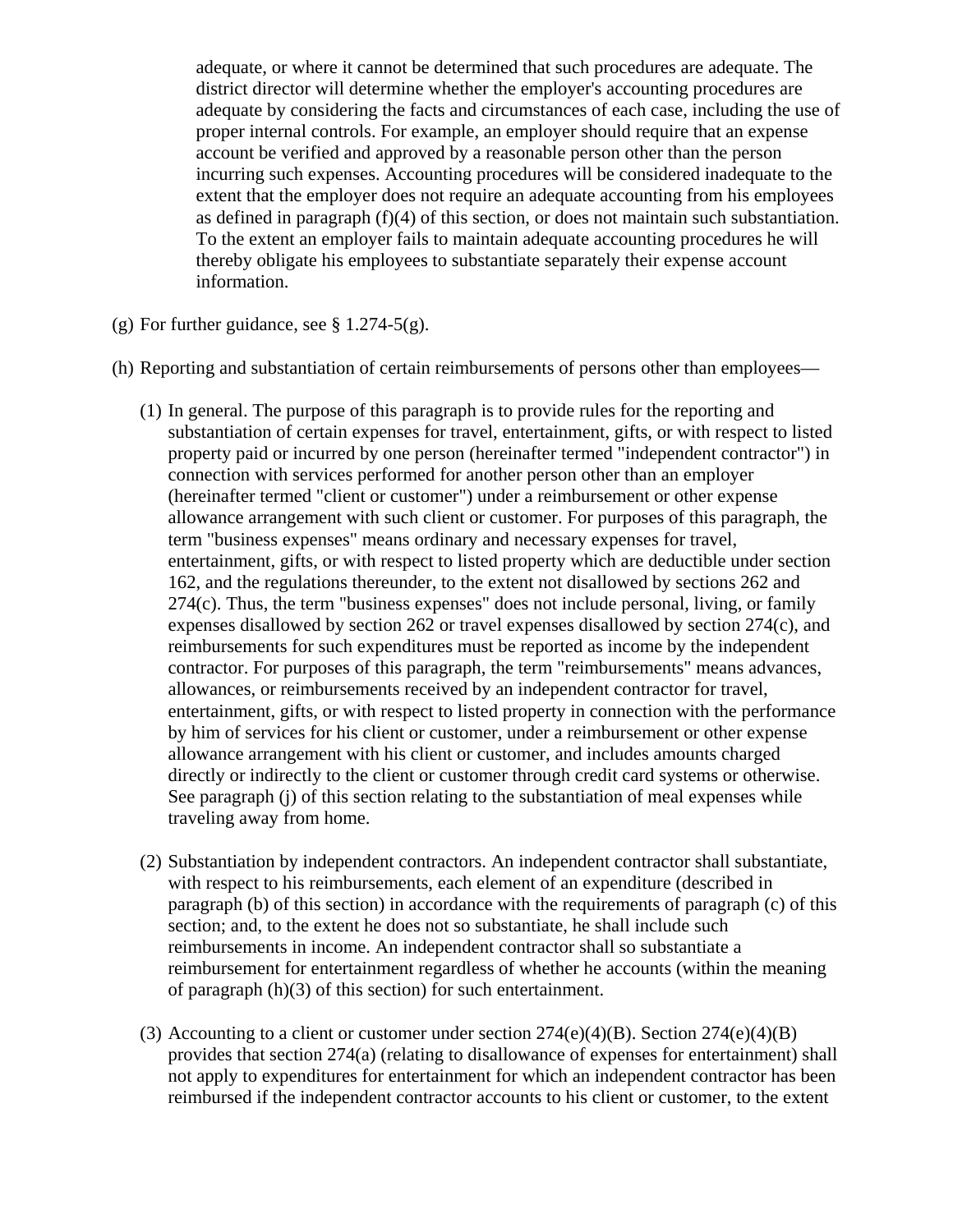provided by section 274(d). For purposes of section  $274(e)(4)(B)$ , an independent contractor shall be considered to account to his client or customer for an expense paid or incurred under a reimbursement or other expense allowance arrangement with his client or customer if, with respect to such expense for entertainment, he submits to his client or customer adequate records or other sufficient evidence conforming to the requirements of paragraph (c) of this section.

- (4) Substantiation by client or customer. A client or customer shall not be required to substantiate, in accordance with the requirements of paragraph (c) of this section, reimbursements to an independent contractor for travel and gifts, or for entertainment unless the independent contractor has accounted to him (within the meaning of section  $274(e)(4)(B)$  and paragraph (h)(3) of this section) for such entertainment. If an independent contractor has so accounted to a client or customer for entertainment, the client or customer shall substantiate each element of the expenditure (as described in paragraph (b) of this section) in accordance with the requirements of paragraph (c) of this section.
- (i) .
- (i) For further guidance, see  $§$  1.274-5(j).
- (k) Exceptions for qualified nonpersonal use vehicles—
	- (1) In general. The substantiation requirements of section 274(d) and this section do not apply to any qualified nonpersonal use vehicle (as defined in paragraph  $(k)(2)$  of this section).
	- (2) Qualified nonpersonal use vehicle—
		- (i) In general. For purposes of section 274(d) and this section, the term "qualified nonpersonal use vehicle" means any vehicle which, by reason of its nature (i.e., design), is not likely to be used more than a de minimis amount for personal purposes.
		- (ii) List of vehicles. Vehicles which are qualified nonpersonal use vehicles include the following—
			- (A)Clearly marked police and fire vehicles (as defined and to the extent provided in paragraph  $(k)(3)$  of this section).
			- (B) Ambulances used as such or hearses used as such,
			- (C) Any vehicle designed to carry cargo with a loaded gross vehicle weight over 14,000 pounds,
			- (D)Bucket trucks ("cherry pickers"),
			- (E) Cement mixers,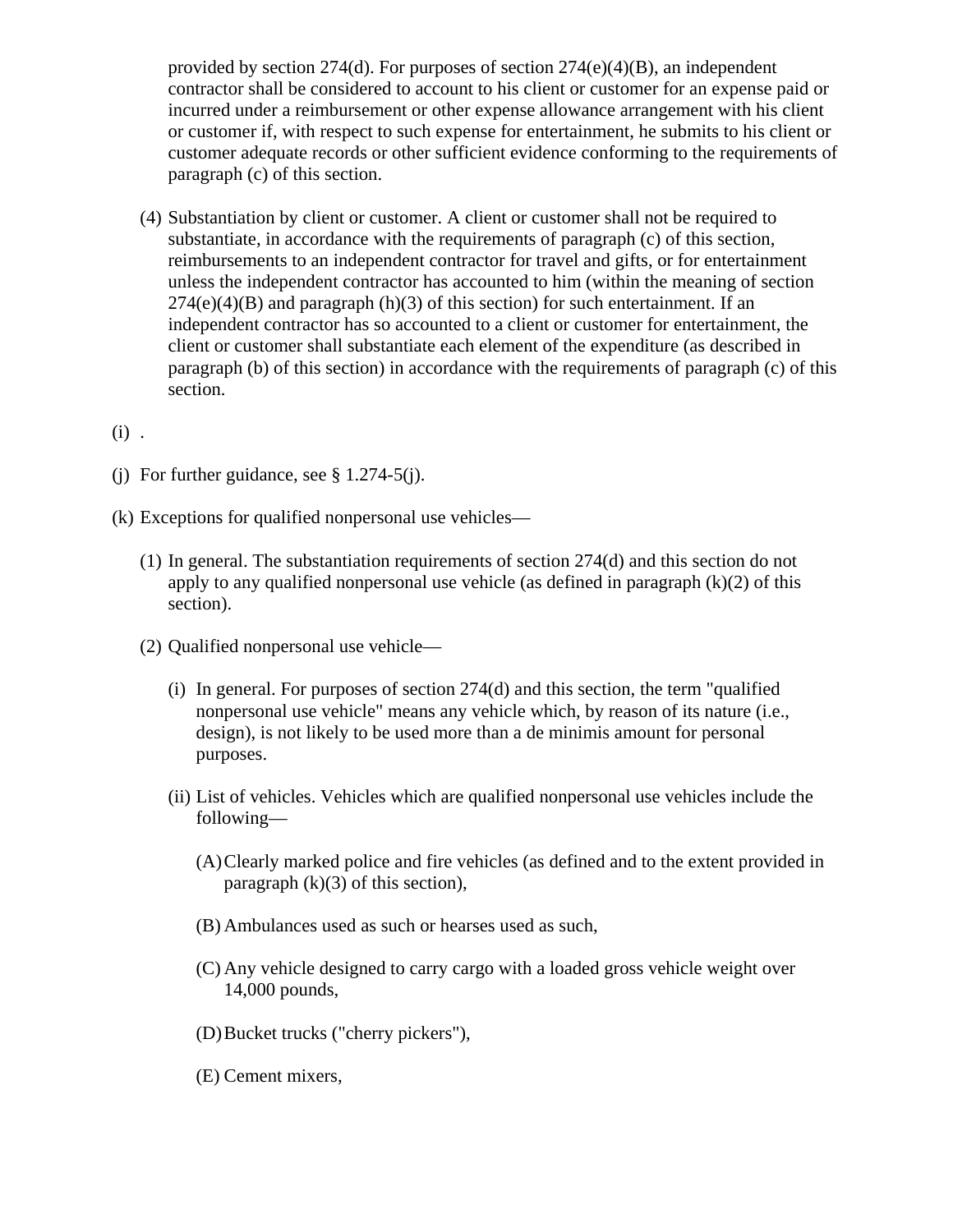- (F) Combines,
- (G)Cranes and derricks,
- (H)Delivery trucks with seating only for the driver, or only for the driver plus a folding jump seat,
- (I) Dump trucks (including garbage trucks),
- (J) Flatbed trucks,
- (K)Forklifts,
- (L) Passenger buses used as such with a capacity of at least 20 passengers,
- (M) Qualified moving vans (as defined in paragraph  $(k)(4)$  of this section),
- $(N)$ Qualified specialized utility repair trucks (as defined in paragraph  $(k)(5)$  of this section),
- (O)Refrigerated trucks,
- (P) School buses (as defined in section  $4221(d)(7)(C)$ ),
- (Q)Tractors and other special purpose farm vehicles,
- (R) Unmarked vehicles used by law enforcement officers (as defined in paragraph (k)(6) of this section) if the use is officially authorized, and
- (S) Such other vehicles as the Commissioner may designate.
- (3) Clearly marked police or fire vehicles. A police or fire vehicle is a vehicle, owned or leased by a governmental unit, or any agency or instrumentality thereof, that is required to be used for commuting by a police officer or fire fighter who, when not on a regular shift, is on call at all times, provided that any personal use (other than commuting) of the vehicle outside the limit of the police officer's arrest powers or the fire fighter's obligation to respond to an emergency is prohibited by such governmental unit. A police or fire vehicle is clearly marked if, through painted insignia or words, it is readily apparent that the vehicle is a police or fire vehicle. A marking on a license plate is not a clear marking for purposes of this paragraph (k).
- (4) Qualified moving van. The term "qualified moving van" means any truck or van used by a professional moving company in the trade or business of moving household or business goods if—
	- (i) No personal use of the van is allowed other than for travel to and from a move site (or for de minimis personal use, such as a stop for lunch on the way between two move sites),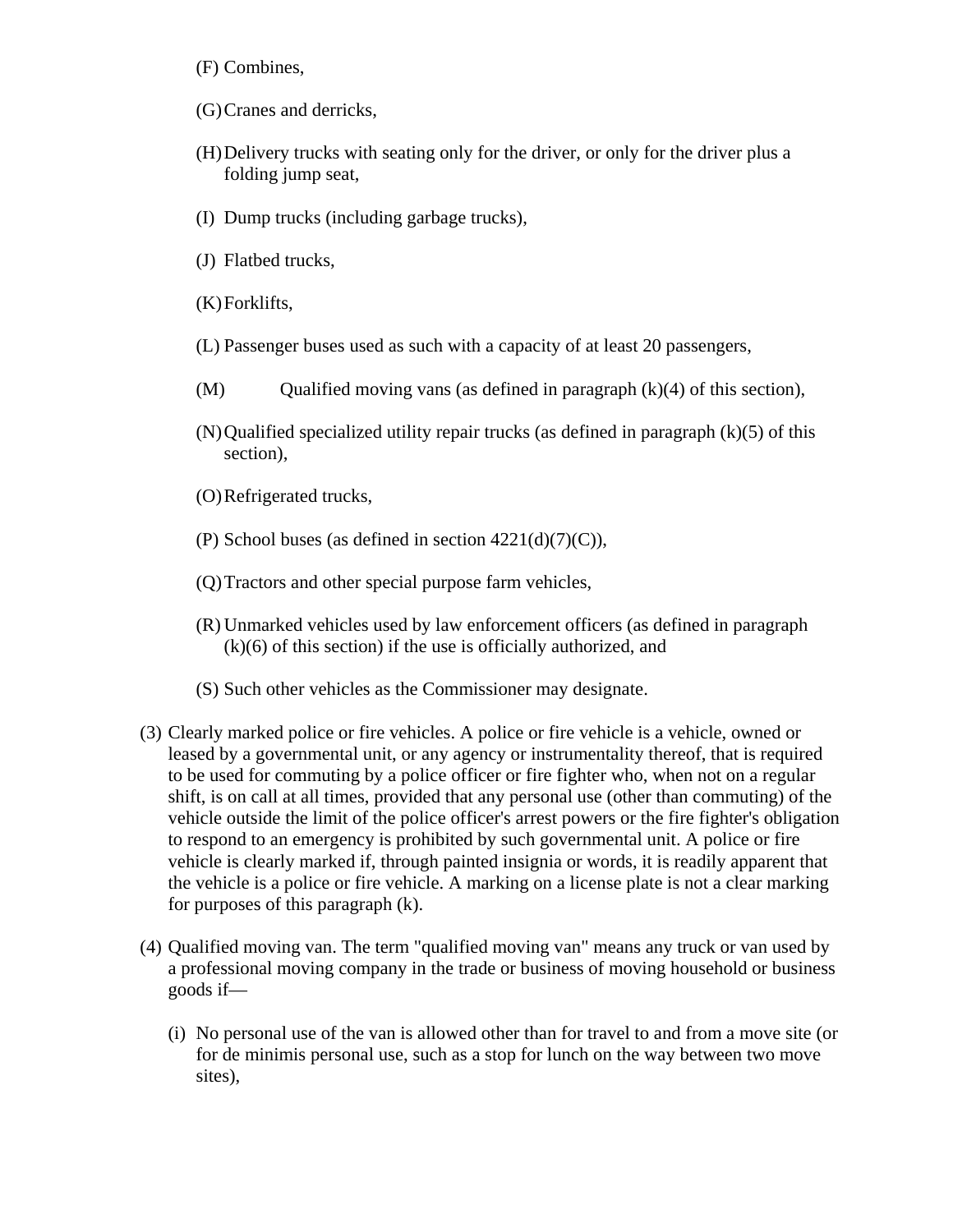- (ii) Personal use for travel to and from a move site is an irregular practice (i.e., not more than five times a month on average), and
- (iii)Personal use is limited to situations in which it is more convenient to the employer, because of the location of the employee's residence in relation to the location of the move site, for the van not to be returned to the employer's business location.
- (5) Qualified specialized utility repair truck. The term "qualified specialized utility repair truck" means any truck (not including a van or pickup truck) specifically designed and used to carry heavy tools, testing equipment, or parts if—
	- (i) The shelves, racks, or other permanent interior construction which has been installed to carry and store such heavy items is such that it is unlikely that the truck will be used more than a de minimis amount for personal purposes, and
	- (ii) The employer requires the employee to drive the truck home in order to be able to respond in emergency situations for purposes of restoring or maintaining electricity, gas, telephone, water, sewer, or steam utility services.
- (6) Unmarked law enforcement vehicles—
	- (i) In general. The substantiation requirements of section 274(d) and this section do not apply to officially authorized uses of an unmarked vehicle by a "law enforcement officer". To qualify for this exception, any personal use must be authorized by the Federal, State, county, or local governmental agency or department that owns or leases the vehicle and employs the officer, and must be incident to law-enforcement functions, such as being able to report directly from home to a stakeout or surveillance site, or to an emergency situation. Use of an unmarked vehicle for vacation or recreation trips cannot qualify as an authorized use.
	- (ii) Law enforcement officer. The term "law enforcement officer" means an individual who is employed on a full-time basis by a governmental unit that is responsible for the prevention or investigation of crime involving injury to persons or property (including apprehension or detention of persons for such crimes), who is authorized by law to carry firearms, execute search warrants, and to make arrests (other than merely a citizen's arrest), and who regularly carries firearms (except when it is not possible to do so because of the requirements of undercover work). The term "law enforcement officer" may include an arson investigator if the investigator otherwise meets the requirements of this paragraph  $(k)(6)(ii)$ , but does not include Internal Revenue Service special agents.
- (7) Trucks and vans. The substantiation requirements of section 274(d) and this section apply generally to any pickup truck or van, unless the truck or van has been specially modified with the result that it is not likely to be used more than a de minimis amount for personal purposes. For example, a van that has only a front bench for seating, in which permanent shelving that fills most of the cargo area has been installed, that constantly carries merchandise or equipment, and that has been specially painted with advertising or the company's name, is a vehicle not likely to be used more than a de minimis amount for personal purposes.